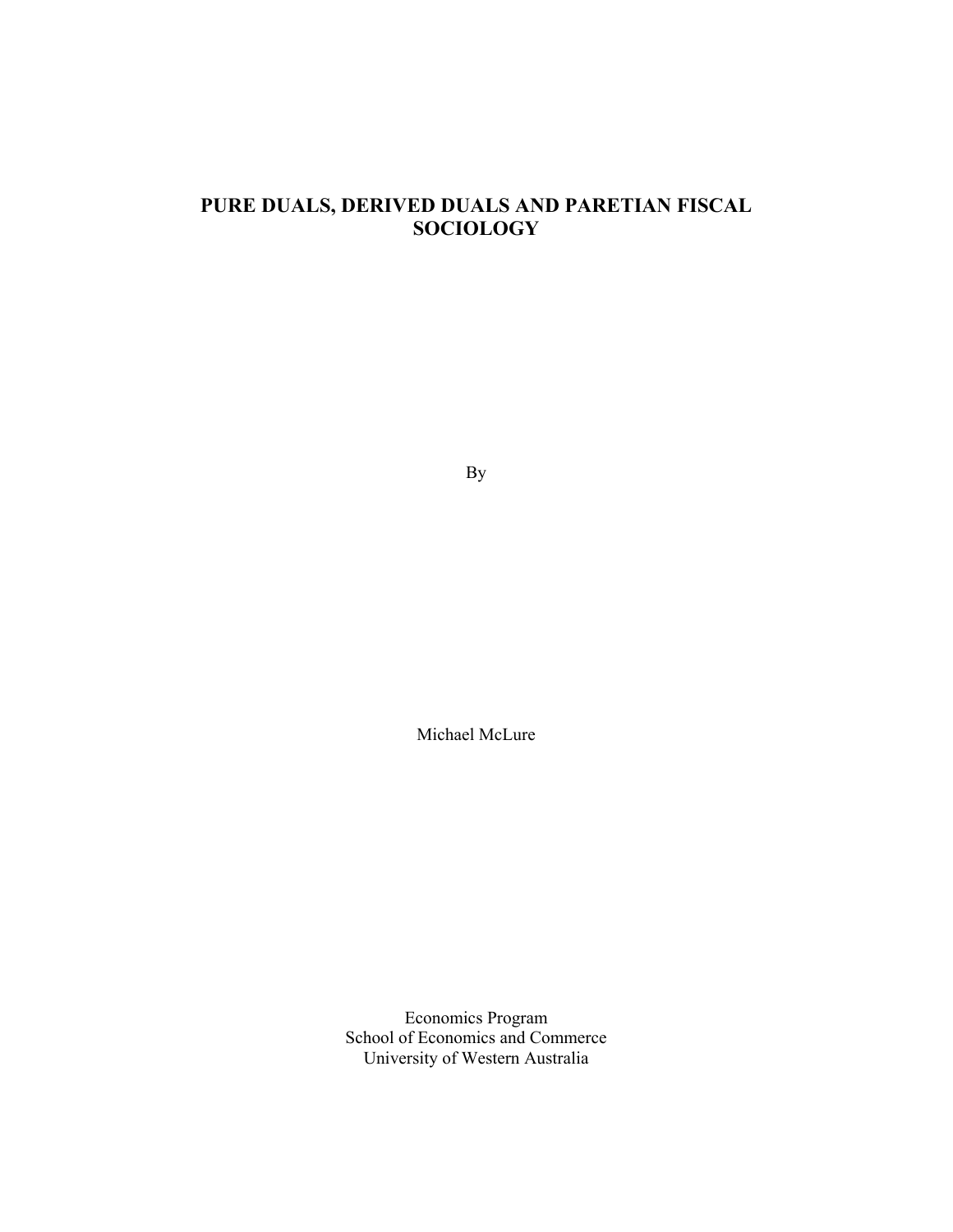### **Pure Duals, Derived Duals and Paretian Fiscal Sociology**

by

Michael McLure<sup>\*</sup>

Economics Program School of Economics and Commerce University of Western Australia

*Abstract:* Sheila Dow has been critical of mainstream economic theories, especially general equilibrium, for reflecting a 'Cartesian mode of thought' where dualistic categories are utilised to formally determine precise theoretical outcomes which, she contends, are poorly linked to reality. Instead, she advocates a less deterministic methodology that derives from a 'Babylonian mode of thought', where analytical categories do not depend on dualistic definitions. This study considers Paretian fiscal sociology in Italy with reference to Dow's *strong anti-dualism* and the more *moderate anti-dualism* of Andrew Mearman, which accepts use of *pure duals* and *derived duals* on a temporary basis. It is concluded that the combination of non-Cartesian and Cartesian approaches to fiscal sociology and public finance that developed in Italy under the influence of Vilfredo Pareto are largely immune from Dow's strong critique, because the Cartesian aspect is limited and qualified. They also share some methodological similarities with Mearman's more moderate anti-dualism.

*Key Words:* Dualism, Fiscal Sociology, Pareto, Pareto School.

#### **1) Introduction**

In "Beyond Dualism", Sheila Dow (1990) characterised 'Cartesian/Euclidian'<sup>1</sup> mode of thought in terms of a theoretical determinism that is devoid of internal logical inconsistency. According to Dow, Cartesian thought relies on dualisms to provide the unequivocal definition of conceptual instruments through which precise outcomes, determined on a Cartesian plain or in Euclidian space, can be deduced from a closed theoretical system in an internally consistent manner. General equilibrium theory is characterised, by Dow, as the prime example of Cartesian thought in economics.

 $*$  An earlier version of the paper was presented to the  $4<sup>th</sup>$  Erfurt Conference on Fiscal Sociology, Erfurt University, 8 October 2004.

<sup>&</sup>lt;sup>1</sup> Mearman (forthcoming) refers to 'Cartesian/Euclidian' more simply as 'Cartesian' thought.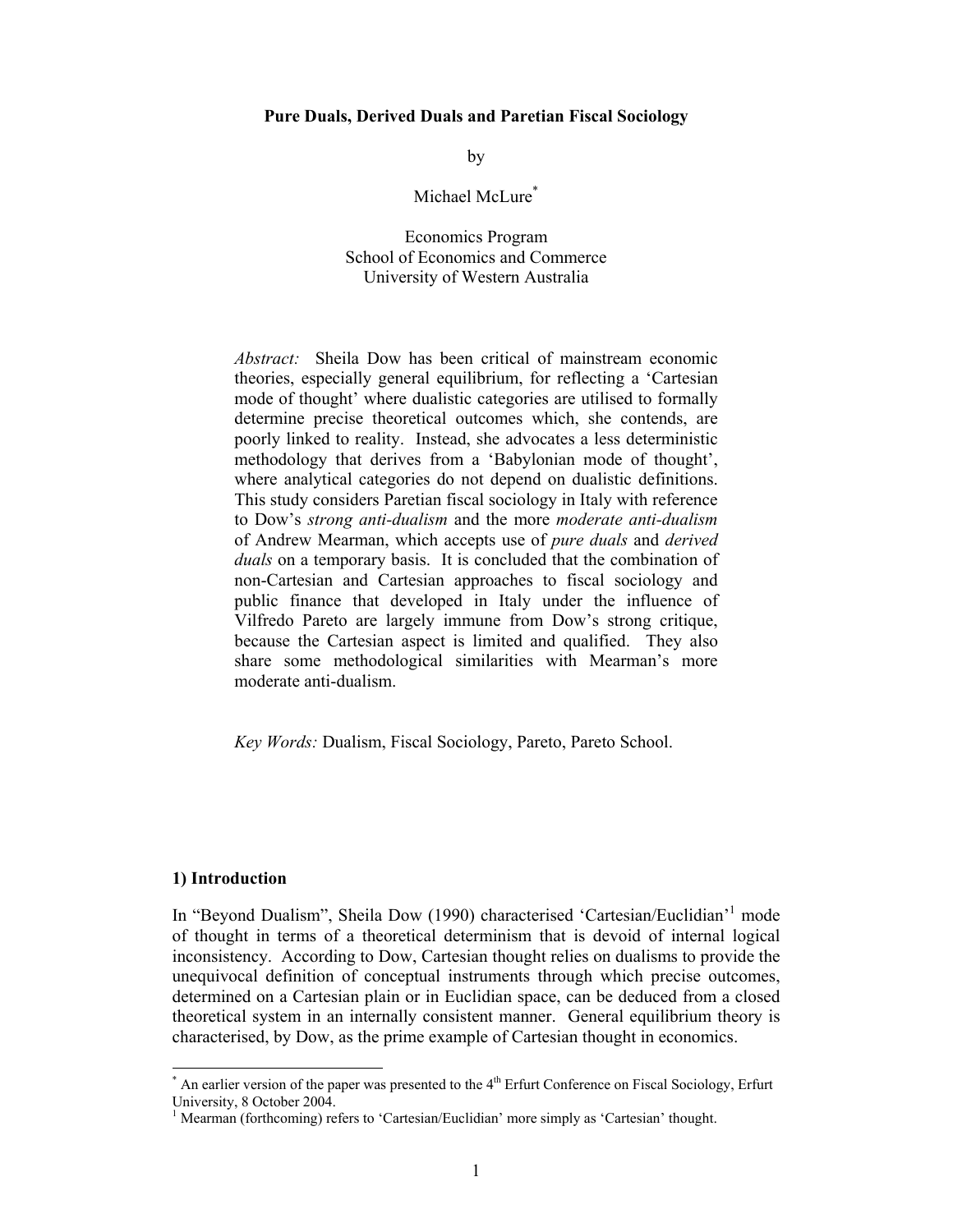Her fundamental critique is that Cartesian theoretical systems are only possible through extensive reliance on false dualistic categories, and only acceptable, when theoretical outcomes are poorly linked to reality. Instead of the Cartesian mode of though, Dow advocates a 'Babylonian' mode of thought for social sciences like economics, where dualism and Cartesian determinism are replaced by broader conceptual categories and an advocacy of pluralism of theoretical frameworks that consider related social phenomena. Babylonian thought is realist thought, so each theoretical framework should be oriented to aspects of reality, usually with some practical application in mind.

In recent times, there has been interest in Dow's approach to modes of though and the methodology of economics. Chick (2003), Jespersen (2002) and Mearman (2001) have examined the relationship between dualism, Cartesian and Babylonian thought in Keynes's economics, post Keynesian economics, critical realism and analysis of open and closed systems. In addition, Dow has also continued to consider the issue (Dow 1997) and Mearman (forthcoming) has attempted to clarify and develop Dow's concept of dualism. However, this interest has been largely confined to non-neoclassical economics, and does not appear to have attracted significant critical reaction from neo-classical economists.

The purpose of this study is to consider the approach to Italian fiscal sociology that developed under Vilfredo Pareto's influence in light of Dow's critique of dualism and the Cartesian mode of thought. This is relevant because her critique is directed toward a methodology of science where theory is based exclusively on a system of Cartesian thought. Paretian fiscal sociology, however, embraced two positivist systems of thought as complements: a non-Cartesian (but non-Babylonian<sup>2</sup>) system and a Cartesian system. Both Dow and Pareto developed their methodological approaches in response to the same concern: the necessity of avoiding false determinism in social theory. As a consequence, the contrast between Babylonian thought and the mix of non-Cartesian and Cartesian thought in fiscal sociology reveals the different philosophies of science associated with the two approaches.

This paper commences with a review and contrast of Sheila Dow's 'strong' anti-dualism position and Andrew Mearman's more 'moderate' anti-dualism position, including discussion of Mearman's useful distinction between what he calls dual<sub>1</sub>, which is referred to in this paper as a *pure dual*, and dual<sub>2</sub>, which is referred to in this paper as a *derived dual*. This is followed by a discussion of the relevance of the antidualism thesis to Italian fiscal sociology and general overview of the central characteristics of Paretian fiscal sociology that developed in Italy in the early 20th Century. The use of duals, especially *derived duals*, by the Pareto school is considered, starting with the ontological distinction between logical and non-logical action, and the consequent methodological implications of the distinction. It is argued that duals used in fiscal sociology were never *pure duals* because analysis based on the Cartesian system is never absolute, but always conditioned by 'interferences' from social influences examined using a non-Cartesian system. The paper concludes by briefly contrasting Dow's methodology based on Babylonian thought and the methodology associated with Paretian fiscal sociology.

 $2$  Babylonian thought rejects ethical neutrality in science, whereas the Paretian non-Cartesian approach treats ethical neutrality as one of the fundamental goal of social science.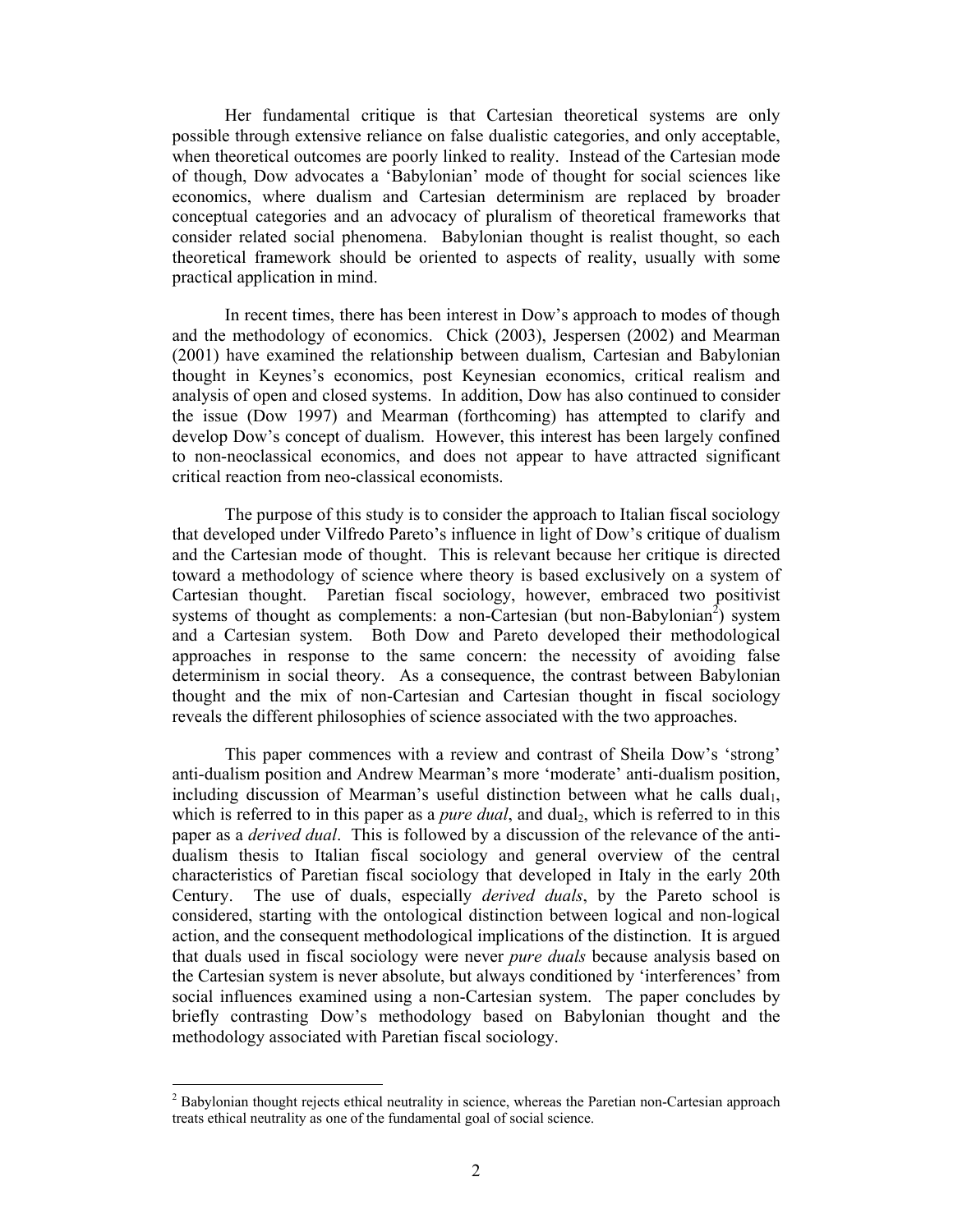### **2) Anti-dualism**

Sheila Dow (1990) has rejected Cartesian thought because knowledge of social phenomena is unavoidably imperfect, and advocated a non-deterministic or 'Babylonian' mode of thought, where the logical analysis within one paradigm is complemented by analysis developed from within other paradigms. These various perspectives cannot be united within a single comprehensive and cohesive formal system on the basis of value free logic alone, because the heuristic devices within each analytical framework may be predicated on different epistemological principles that relate to reality through different ontological criteria. Consequently, Babylonian thought accommodates multidisciplinary pluralism, whereby the outcomes of related theories are considered, with inconsistencies between different theoretical frameworks accepted, but ultimately smoothed over through the synthetic judgement to unite the, necessarily partial, components of reality associated with various theories.

Dualisms are fundamental to Dow's critique of the Cartesian mode of thought, because they provide the means by which theoretical models achieve a determinism that is poorly connected to reality. In this regard, formalised analysis grounded in the Cartesian mode culminates in the development of atomistic theory, with each of the elements that comprise the model categorised in dualistic terms: an element is 1 (category x) or it is 0 (not category x). In regard to mainstream economics, Dow is generally accepts the aspects of critical realism (Dow 1997, p.88) which suggest that an ontological view of reality that relies on atomism and dualistic categories will determine epistemology, methodology and ultimately the analysis of highly formalised and determinate theory.

Dualism is defined as the "practice of organising thought by means of allencompassing mutually exclusive categories, with fixed meaning" (Dow 1990, p.143). Each of the three attributes of the definition are important: the all encompassing requirement ensures that each category is complete so it is defined globally; the mutually exclusive requirement ensures that the two elements of each dualism constitute a unique binary classification  $(x^2)$  or 'not x'); and the fixed meaning ensures that the dichotomy of meaning associated with the categories is unequivocal and enduring. However, Dow's definition of dualism does not extend to all opposing categories. In particular, the Hegelian notion of opposite-categories is deliberately excluded because both of the bi-polar categories gain meaning with reference to each other.

The individual theoretical elements upon which modern general equilibrium is constructed, such as individuals, goods, factors and ordered preferences, may well be classified as all-encompassing and mutually exclusive and defined with fixed meaning. Similarly, the theoretical outcome of general equilibrium is dualistic, with the economic state typically represented as "an equilibrium" point, or "not an equilibrium" point, in commodity space etc. Dow contends that the Cartesian mode of thought "achieves its most consistent expression in general equilibrium theory, … [and] is implicit also in much of the rest of mainstream theory." (Dow 1990 p.146). As such, she considers that general equilibrium theory has detached from reality by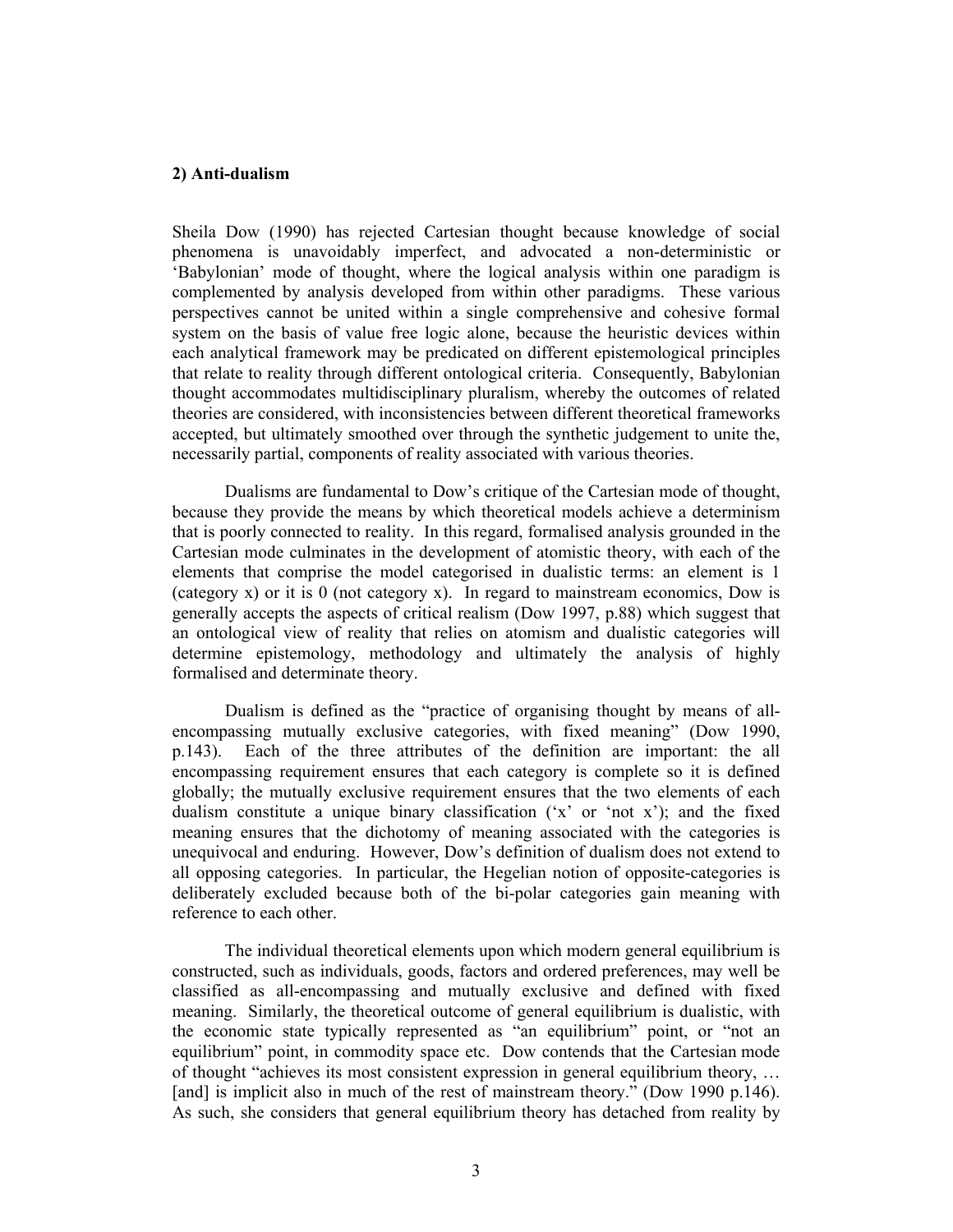overemphasising theoretical closure (by focusing on a state where there is no force for change) and by underemphasising the open ended movement of the real economic phenomenon (by not focusing on the interacting and non-deterministic influences on substantial influences on the pattern of economic and social movement over time).

In stead of the Cartesian mode of thought, Dow's Babylonian approach emphasises "hermeneutics at the methodological level, and epistemology at the theoretical level" (Dow 1990 p.153). In short, she advocates a pluralistic methodology of social science that provides for an integrated interpretation of different theories which reflect a variety of epistemological positions.

### *Strong Anti-dualism*

The 'strong' Dow position on methodology is to: (i) reject dualistic definitions of categories, as they ultimately lead to a single-perspective on phenomenon as distinct from a multi-perspective approach; and (ii) reject ethical relativism, as synthetic integration of theories in a multidisciplinary or pluralistic framework inevitably involves comparative judgement of metaphysical propositions reflected in the variety of epistemological propositions used to develop alternative theories.

This constrains the Babylonian mode to a synthesis of approaches that exclude theory developed from Cartesian thought. For example, general equilibrium studies of fiscal incidence would be excluded from consideration because it reflects Cartesian thought. Nevertheless, it should also be emphasised that non-Cartesian thought is not necessarily Babylonian, as pluralistic non-Cartesian systems need not reject ethical relativism, as required under Babylonian thought.

## *Moderate Anti-dualism*

Mearman (forthcoming) has attempted to clarify some aspects of Dow's critique of Cartesian thought, and in the process has created a more moderate anti-dualism thesis. He draws on Dow's discussion of Hegelian opposites, as well as the discussion in modern philosophy of "poles" which treats bi-polar terms as opposites, to suggest that polar opposites may be associated with a continuum, with the opposites representing the two extremes of a continuum. For example, fiscal systems may reveal varying degrees of fiscal decentralisation, ranging from extremely centralised to extremely decentralised. Mearman's main contribution to the debate is his suggestion that poles can be transformed into duals when the continuum is conceptually split along some 'fault line'. For example, the binary classification of fiscal systems as either decentralised or centralised (or not decentralised).

Duals created from poles remain all-encompassing and are assumed to have "fixed meaning" in the sense that along some range the meaning is fixed at one point and open ended on the other. If it is assumed that categories are mutually exclusive, then fixed meaning of a: (i) *pure dual* defines x as "equal to" a point, or a bounded area, in Euclidean space; whereas (ii) a *derived dual* defines x as being either "greater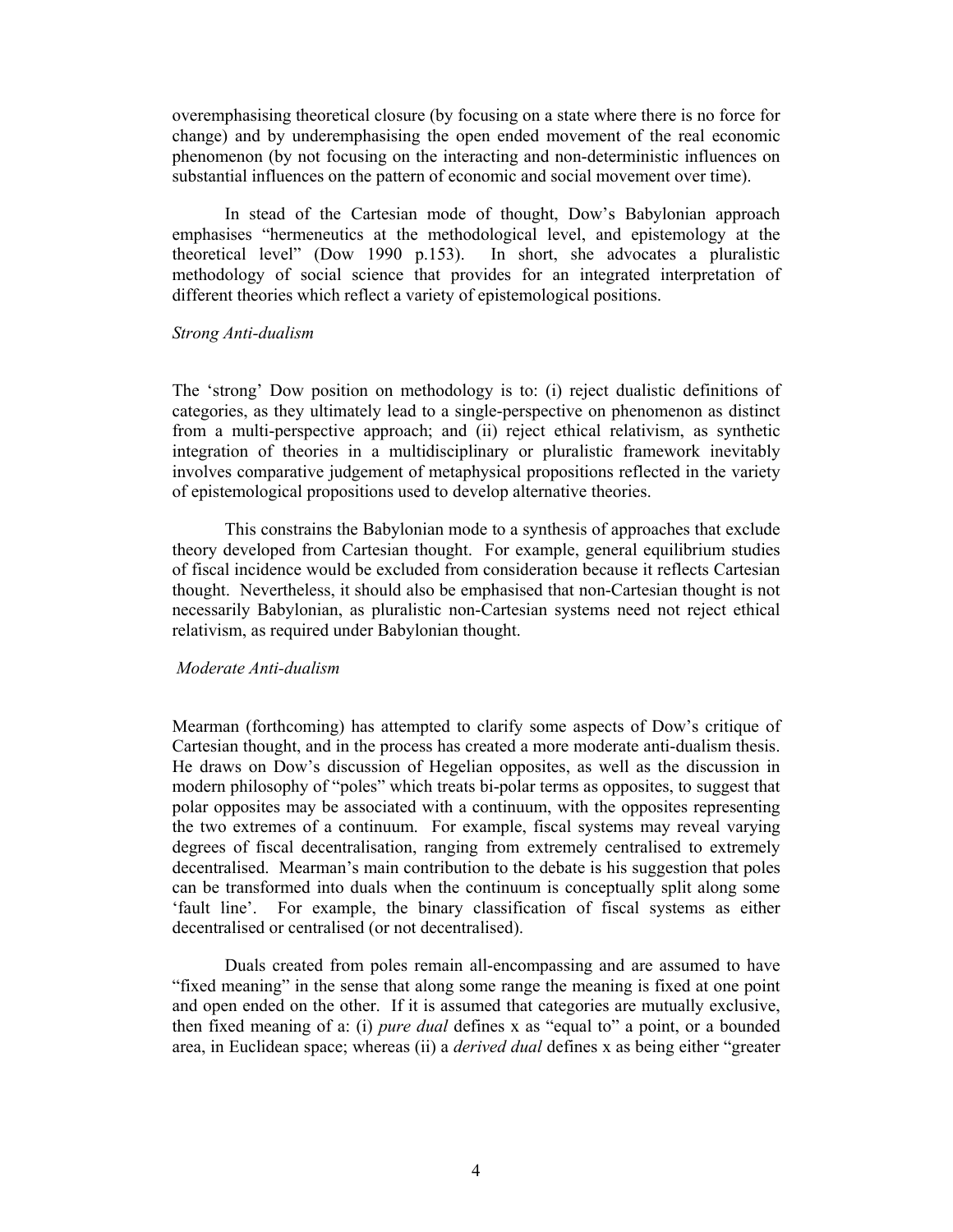than or equal to", some point on a ray which passes through Euclidean space, with "not x" defined as "less than" that point. $3$ 

However, *derived duals* are rarely "mutually exclusive", rather they are generally "mutually constitutive". For example, in the fiscal decentralisation example noted above, no fiscal system has been (or ever will be) purely centralised or purely decentralised. Innate human sentiment accommodates both socially and individually oriented conduct, which will ensure that enduring fiscal systems have a mix of what may be called centralised and decentralised elements. Consequently, reference to a centralised fiscal system necessarily incorporates some characteristics of decentralised fiscal systems that may form a subset of the fiscal functions associated with systems typically classed as fiscally decentralised. Therefore, in strict terms, *derived duals* do not meet the criteria of being "mutually exclusive", rather they are "mutually constitutive", and would not be formally categorised as a dual in the strong anti-dual case above using Dow's definition.

However, as Mearman (forthcoming pp14-15) pointed out, Dow considers some "mutually constitutive" opposites and treats them as duals. Furthermore, she accepts some as legitimate on the grounds that they reflect distinctions that exist in reality (*microeconomics-macroeconomics*) and rejects others as illegitimate simply because they are mutually constitutive (*positive-normative*). Mearman's response is to moderate Dow's anti-dualism stance. While he accepts Dow's position on the rejection of dualism when considering mode of thought and methodology, he nevertheless advocates a limited retention of *pure duals* and *derived duals* for temporary heuristic purposes as a means of imposing temporary order on complex reality for preliminary analysis to act as a prelude to more general, and non-dualistic, investigation.

# **3) Relevance of the Anti-dualism critique to Paretian Fiscal Sociology**

The methodological critique related to the use of dualisms and Cartesian thought is relevant to Paretian fiscal sociology for a number of reasons.

First, Dow's basic motivation in developing her critique is to liberate the social sciences from false determinism. Pareto, Sensini and Borgatta suggested that sociological approach to publics finance should be developed for a similar reason: the pure theory of public finance had lost contact with the concrete fiscal phenomenon.

Second, both approaches develop methodologies that are explicitly pluralistic or multi-disciplinary.

Third, notwithstanding the similar motivation and joint advocacy of multidisciplinary inquiry, very different stances emerged on the use of duals in the social sciences. As noted earlier, in her strong position, Dow rejected the use of duals. In contrast, Paretian fiscal sociology actually developed through extensive use of duals,

<sup>&</sup>lt;sup>3</sup> Alternatively, x can be "less than or equal to" to some point on a ray, in which case "not x" would be "greater than" that point.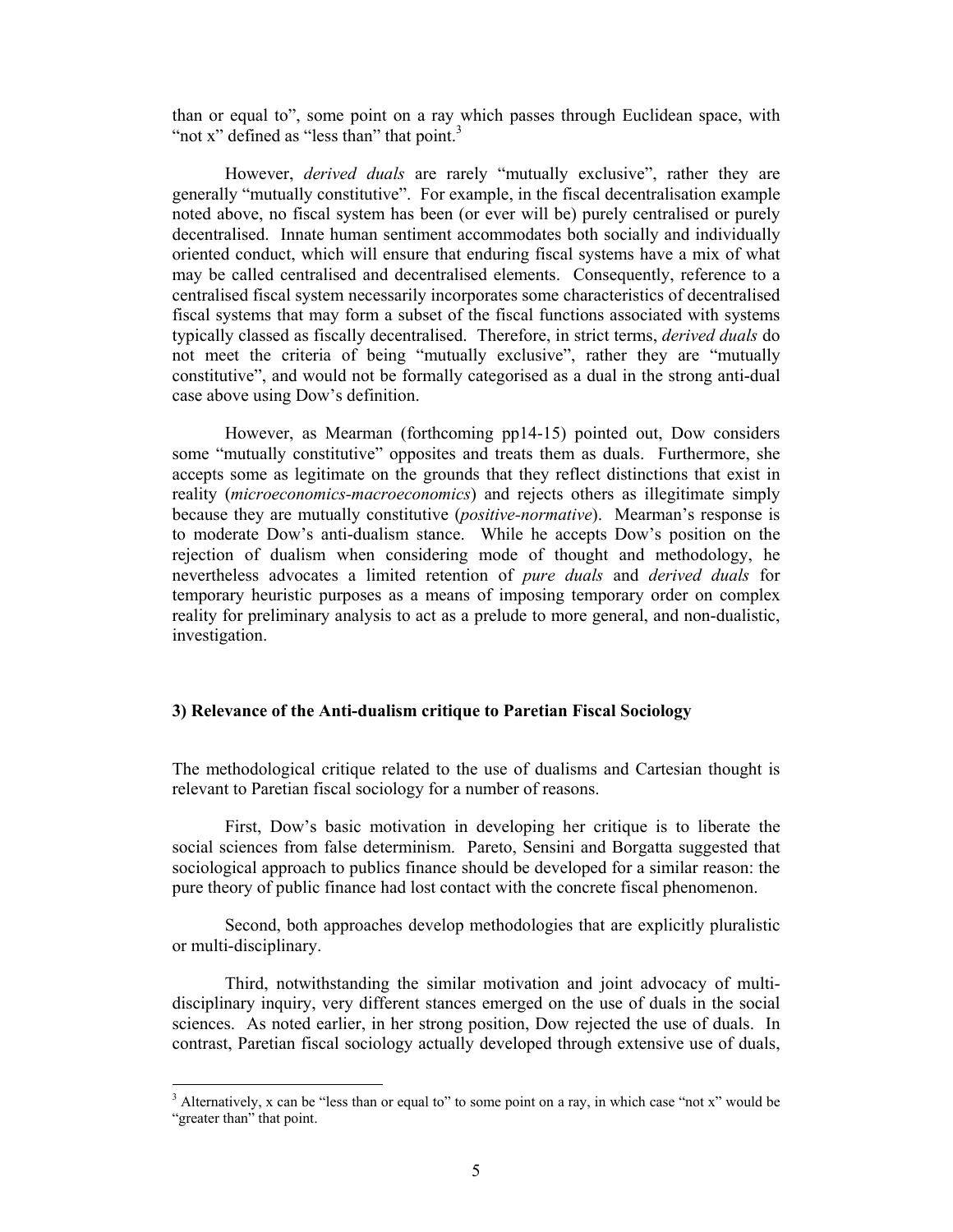although the duals used were not pure duals (they breach Dow's strict definition of a dual), but derived duals along the lines characterised by Mearman.

Fourth, largely as a consequence of the different perception of duals and their relevance for science, the two groups develop opposing views on the role of Cartesian thought. Dow rejects Cartesian thought totally, whereas Paretian fiscal sociologists accept it on the condition that it is complemented by a more general non-Cartesian (but not Babylonian) theoretical system.

Finally, while both approaches recognise that human action is influenced by, and interdependent with, values and sentiments, the Paretian approach studies the endogenous interaction between values/sentiments and the economic/social outcome of fiscal action from an 'ethically neutral'4 position which maintains ethical relativism. In contrast, the Babylonian approach treats value judgements as an inevitable factor of social theory, with the synthesis of different theories taken with regard to the epistemology associated with different theories. To some extent, this significant difference is attributable to the different scope of science with Dow, under the influence of Keynes, seeking to treat science as providing solutions to practical economic problems and the Paretians pursuing the development of general theory independent of practical problems.

As a consequence, even thought the motivation of the two camps is to better link theory with reality, two very different methodological positions emerged.

## **4) Main Characteristics of Paretian Fiscal Sociology**

The Italian tradition in public finances is composed of many distinct approaches. Mauro Fasiani ([1932-33] 1980), has suggested that the three main approaches are: (i) the hedonistic theories; (ii) the generically political theories; and (iii) the sociologicalpolitical theory. This third category was reserved for the fiscal scholars who followed Pareto in developing what Benvenuto Griziotti (1950: 342) subsequently called "la sociologia finanziaria" (fiscal sociology). This approach is most strongly linked to the studies of Gino Borgatta (1912, 1912-13, 1920, 1933, 1946) and Guido Sensini (1920a, 1920b, 1929, 1932), although aspects of this approach are also found in the work of Etore Lolini (1928) Roberto Murray (1913, 1915) and Stanislaw Scalfati (1928, 1932). In addition, while leading Italian public finance scholars of the likes of Fasiani (1932-33 [1980], 1950) and Griziotti (1950, 1953) were not to embrace this particular Paretian form of fiscal sociology, they at least acknowledged the importance of the sociological context for treating the fiscal phenomenon and, in part, accepted Pareto's methodology as providing a guide for studies of the fiscal phenomenon.

The Paretian form of Italian fiscal sociology may be characterised by five main elements:

<sup>&</sup>lt;sup>4</sup> See Tarascio (1968) for discussion of Pareto's 'ethically neutral' approach to social science.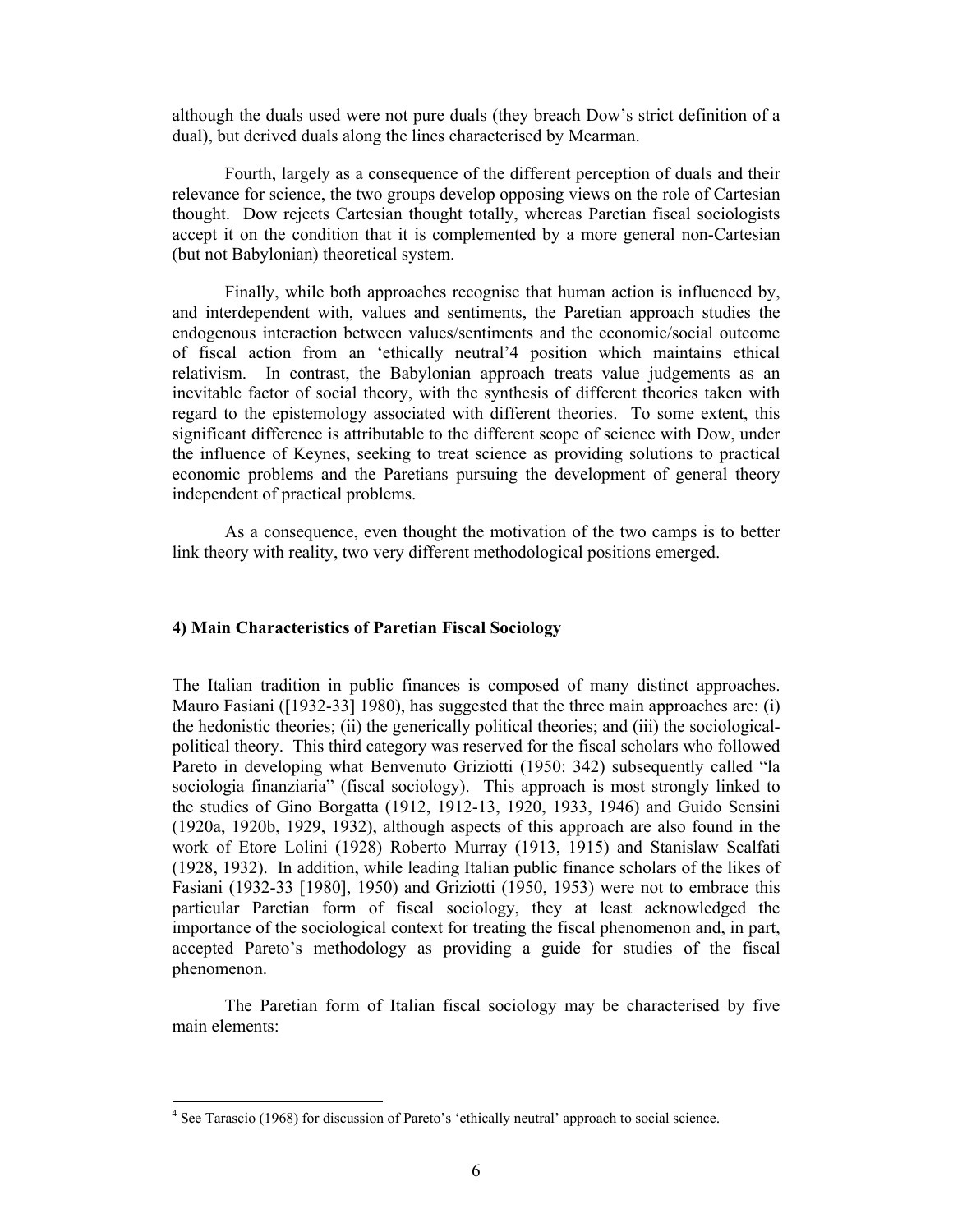- 1. *fundamental aspect of the fiscal phenomenon*: the net redistribution of economic goods as a result of tax, spending and debt (fiscal redistribution);
- 2. *Implications of the fiscal phenomenon*: the implications of fiscal redistribution must be established with respect to:
	- (a). economic equilibrium
	- (b). social equilibrium
- 3. *Study of economic equilibrium*: The application of economic theory to the fiscal phenomenon provides some insight into the impact of fiscal activity on economic equilibrium; however, this is partial because there is interdependence between economic equilibrium and social equilibrium. Consequently, both economic and sociological analyses are required to gain an appreciation of the relationship between fiscal redistribution and economic equilibrium.
- 4. *Study of social equilibrium*: consider the stability or instability of movement in the social state in light of fiscal redistribution, with specific reference to the relationship between the governing elites and the non-elites (who are governed) and between speculators and rentiers.
- 5. *Methodological approach*: experimental approach consistent with the ontological distinction between logical action and non-logical action.

There is no suggestion here that Pareto, Sensini and Borgatta agreed on all aspects of fiscal studies. Significant differences emerged, and are discussed in McLure (2005, forthcoming). For example: both Sensini and Borgatta assigned a greater role to economic theory in fiscal studies than Pareto; Sensini focused on a general equilibrium approach to economic-financial equilibrium; Borgatta, who was far more pragmatic, accepted partial economic incidence analysis which was not accepted by Pareto; and Sensini's investigation of the fiscal phenomenon was quite broad, extending beyond fiscal redistribution and included technical-legal issues associated with specific fiscal events, with Borgatta (1933 and 1946) also coming to consider a broader range of legal and technical aspects of the fiscal phenomenon.

Nevertheless, the above five characteristics are representative of the major and defining elements that justifiably unite 'Paretian fiscal sociology' as coherent Italian approach to fiscal studies. In terms of the Babylonian critique of dualism, characteristics 3, 4 and 5 are particularly important.

Characteristic 3 suggests a clear role for Cartesian analysis, which makes room for an orthodox economics of public finance. Characteristic 4 qualifies the extent of the Cartesian analysis permitted because analysis of social equilibrium is undertaken on a non Cartesian basis. That is, the relationship between fiscal events and social equilibrium does not define equilibrium in commodity space once a fiscal event has redistributed economic goods across society. Rather, social equilibrium is defined with reference to the general stability, or instability, of the social state and the balance in the *derived dual* between individuals' rights and state's rights that prevails in a particular social state. Characteristic 4 is also indicative of other potential duals,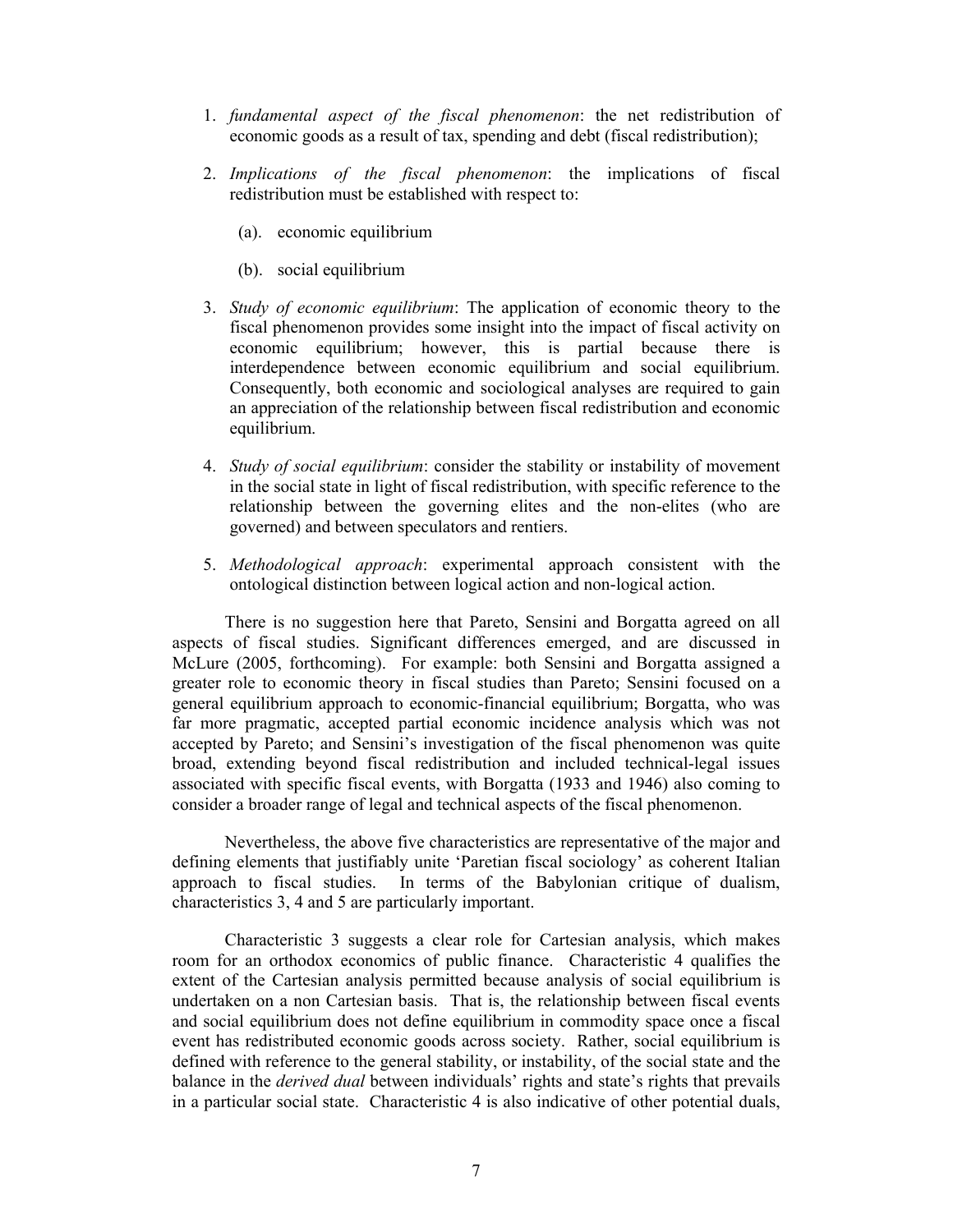such as the distinction between *elites* and *non-elites* and between *speculators* and *rentiers*, which play a major role in non-Cartesian investigation into social equilibrium. Finally, Characteristic 5 implies that the distinction between logical action and non-logical action is not simply ontological: it also shapes the methodology of Paretian fiscal sociology. In particular, it determines when Cartesian analysis of the fiscal phenomenon is legitimate, and when it is not.

This serves to raise two fundamental questions. Is the Paretian methodology based on a dual? If so, does it fail for the reasons Dow outlines in her anti-dual thesis?

## **5) Duals in Paretian Methodology and Italian Fiscal Sociology**

Many bi-polar terms are utilised in Paretian literature, especially in Pareto's writings (McLure 2003). Prima facie, they may appear to be *pure duals*, which requires that the binary categories meet Dow's three criteria: all-encompassing, mutually exclusive and with fixed meaning. However, when carefully considered, it is clear that Pareto's use of dual categories were deliberately not all-encompassing, and more often than not, deliberately not mutually exclusive.

In regard to the "all encompassing" criterion, it is important to interpret Pareto's use of dual categories in the context of his relativist methodological framework:

"the absolute has no place in logico-experimental science, and we must always take in a relative sense propositions that in the dress of ordinary parlance seem absolute. … that much being clearly grasped, any misunderstanding is impossible, whereas to express ourselves with absolute exactness would be to wallow in lengthy verbosities as useless as they would be pedantic" (Pareto [1916] 1935 p.57).

Consequently, while his economic theory is written as a closed system, Pareto recognised that the result is not all encompassing: economic theory deliberately abstracts from many factors that impact on the concrete phenomenon. To understand a 'real' economic phenomenon, Pareto insisted that it is necessary to go beyond economics by resorting "to other sciences and go into them thoroughly – not just incidentally – for their bearing on an economic problem" (Pareto [1916] 1935 p.1413).

In regard to the "mutually exclusive" criterion, it is insightful to consider the fundamental Paretian distinction between *logical* and *non-logical* action, which reflects a very particular view of human action in the real world. Unlike the conventional *pure dual* of *logical-illogical* (or *rational-irrational*) action, the Paretian categories 'logical action' and 'non-logical' action are not mutually exclusive. Action is logical when an actor's subjective intent and the objective end are either identical or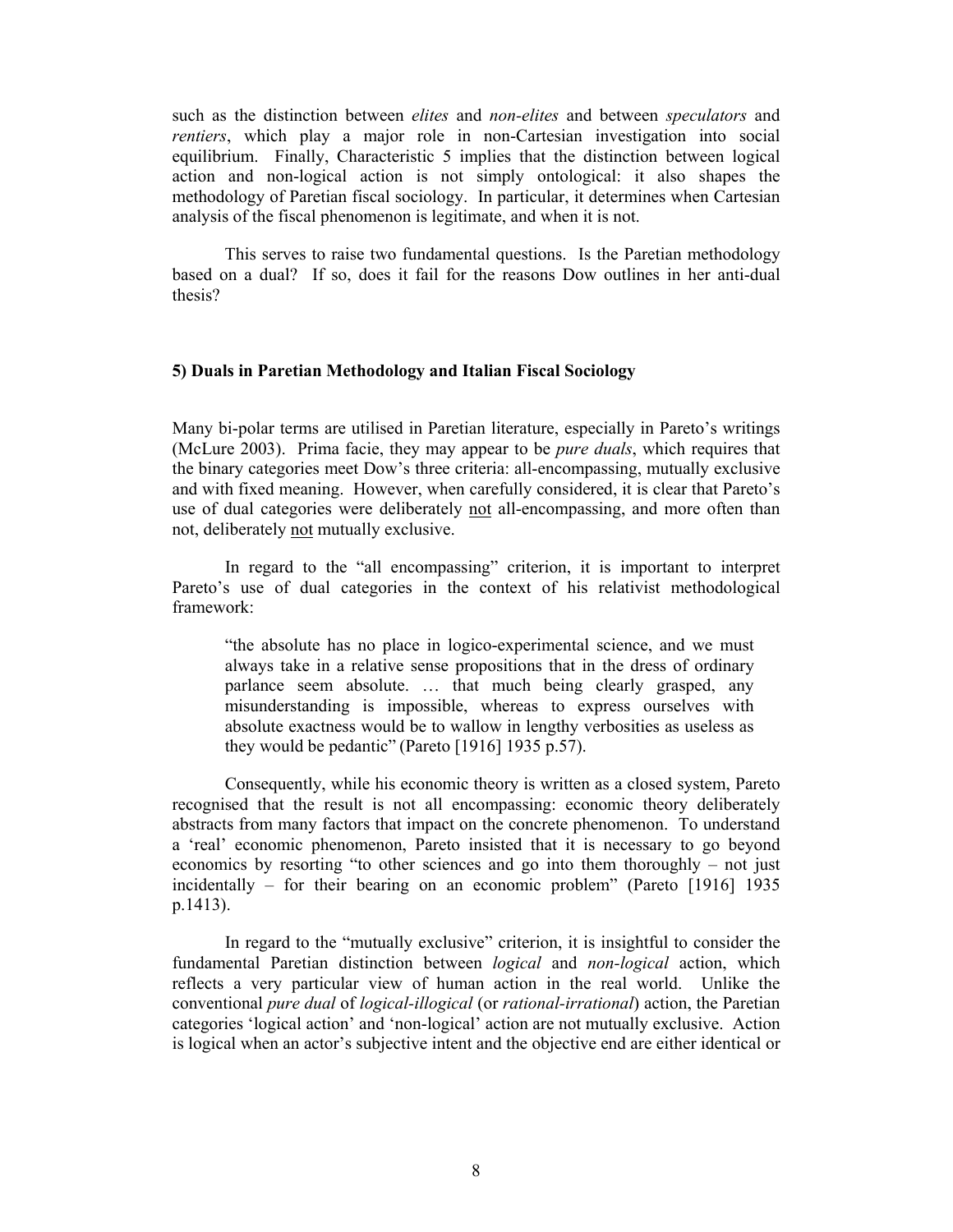'perfectly conformed'<sup>5</sup>, and non-logical when an actor's subjective intent and the objective end are interdependent, and as such, neither identical nor perfectly conformed.

Importantly, non-logical action is not devoid of logic (non-logical action is not illogical action), it is just that there is an interaction between logic and sentiment. Non-logical action may be accurately viewed as pseudo-logical action which, objectively, may be quite similar to logical action. For example, Pareto's logical conduct is not widely different from the sub-class of non-logical conduct that he labelled " $4\alpha$ ": the case where action is motivated by a subjective intent that is not identical to the objective end, but where the actor would accept the objective end if it was known to him or her.

What Pareto actually created was a *derived dual*, with human action exhibiting a combination of logical and non logical elements. That is, there is a continuum from strictly logical action to non-logical action based on differing degrees of interaction between logic and sentiment in choice. By using a *derived dual* to differentiate the types of action, Pareto set a methodological foundation for pluralism in the social sciences, with theories of logical action specified on a Cartesian basis and theories of non-logical action specified on a non-Cartesian basis. The very tight and formally restrictive definition of logical action is intended to prescribe a restricted range of human action that is treated in a Cartesian manner to static, or comparative static, issues. The broader continuum in the range of non-logical action is left to be treated using non-Cartesian analysis because the Pareto school recognised that Cartesian analysis of non-logical action would yield a false determinism.

An interesting feature of the Paretian approach is that the non-Cartesian approach was itself created by a system of *derived duals*. Pareto's general sociology *per se* is beyond the scope of this study, but it is nevertheless clear that Pareto thought in dualistic terms, and the outcome of such thought contributed significantly to the originality and creativity of his contribution to social theory. Therefore, somewhat contrary to the general thrust of Dow's thesis, dualisms (all be they derived and not pure) contributed significantly to Pareto's development of non-Cartesian social theory. For example, the derived dualistic distinction between *ophelimity* (an exogenous index of pleasure from the satisfaction of tastes) and *utility* (an index of physical, social and emotional well being that is quantified endogenously) provided a basis for differentiating and linking economic and sociological analysis. *Ophelimity* is an analytical concept used by Pareto to facilitate Cartesian analysis because it is exogenous, and thereby enabling the dynamic phenomenon reduced to a static model. *Utility* (in the Paretian sense at least) is an analytical concept that facilitated non-Cartesian analysis of dynamic phenomena without false determinism. Analysis based on *utility* was necessarily non-Cartesian because Pareto recognised that to do otherwise would involve assigning a fixed metric to a concept whose very meaning and measurement changes with variations in the social state.

All of this can be linked back to the fundamental dualistic distinction between logical and non-logical action. For *logical action* Cartesian determinism is a realistic approximation because the objective end and subject end conform perfectly,

<sup>5</sup> The phrase 'perfectly conformed' is used here to mean a *constant, enduring and stable relationship* when circumstances remain unchanged.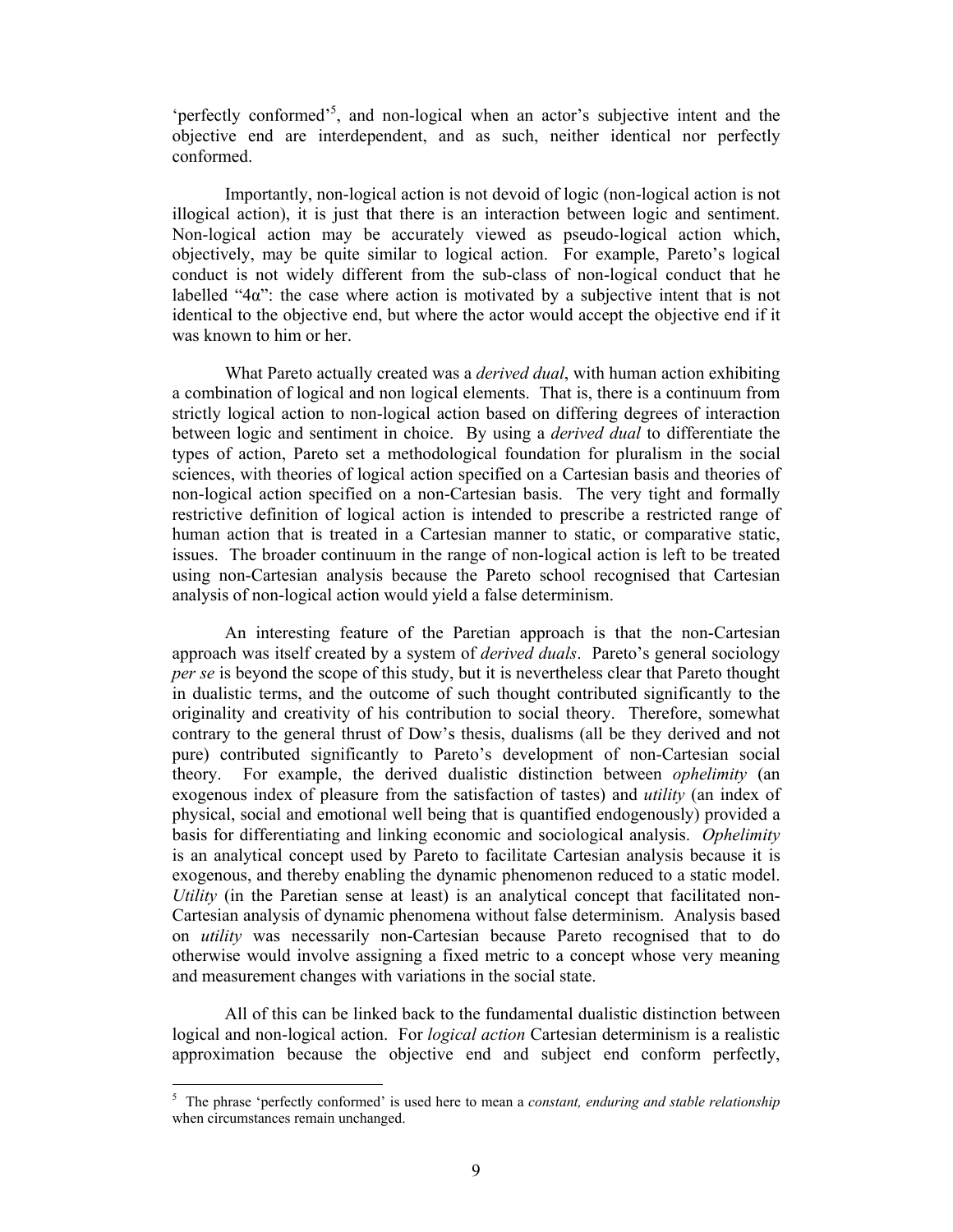individual's ophelimity function is exogenously given and expected to remain stable and unchanged. For *non-logical action* Cartesian determinism is false determinism because the objective end and subject end do not conform perfectly and individual's utility function alters over time due to interaction between subjective end and objective purpose.

In regard to Pareto's general sociology, the list of *derived duals* used in the creative development of non-Cartesian analysis is substantial. $<sup>6</sup>$  In specific regard to</sup> fiscal sociology, few are more important that the *derived dual* for *speculators* and *rentiers*.

In practice, Pareto recognised that people exhibit varying degrees of willingness to take risk, and from this he derived a very broad dual between *speculators* (being those who yield high risk in their economic conduct) and *rentiers* (being those who yield low risk in their economic conduct). In "Lo Studio Scientifico dei Fenomeni Finanziari", Borgatta (1920) found that the general distribution of the fiscal burden involves a systematic bias, falling most heavily on middle class 'rentiers', with the fiscal outcome of patron-client relationships between political and economic elites tending to benefit speculators. The important original feature of Borgatta's work is his suggestion that this systematic bias in the uneven distribution in the fiscal burden has proved to be good for the material prosperity of society. That is, growth in public expenditures caused long term growth in private wealth because the static economic welfare loss caused by 'fiscal' redistribution is generally more than offset by the increased propensity for a higher level of risk in economic activity, which is made possible by fiscal redistribution in favour of risk taking speculators. He also argues that fiscal activity, and the 'extra-economic' redistribution, is greatest during the boom period of economic cycles. Consequently: (i) rentiers bear a disproportionately share of the fiscal burden (either through taxes<sup>7</sup> or debt), especially during the expansionary economic phase and mainly to the benefit of speculators; and (ii) the short term interaction between economic and fiscal cycles, with greater fiscal redistribution undertaken during booms, contributing to long term economic growth.

For the purpose of this study, the point is not so much the merit, or otherwise, of Borgatta's analysis, but the fact that the type of analysis that emerged was original, non-Cartesian and developed from a *derived dual*. Moreover, Borgatta's (1920, p. 96) inspiration for his non-Caretsian analysis of the relationship between the per capita wealth of society and fiscal action derives clearly from Pareto, as Borgatta refers to Pareto's comments suggesting that marginal analysis (of rates of change at a particular point) yields a false precision when considering growth in relations to variations in the proportions of individuals rich in Class I and II residues (e.g. the distribution of high and low risk takers) in a given society.<sup>8</sup>.

A unique feature of this approach is that duals were used to isolate the substantial underlying regularities of a social aggregate, and not to highlight the precise form of the social state which would be attempted if Cartesian analysis was

<sup>6</sup> Important context specific examples include *intrinsic*-*extrinsic*, *Class I* and *Class II* residues, *residues-derivations*, *foxes-lions*. The presenter plans to examine the full relevance and creative importance of derived duals in Pareto's General Sociology in a future paper.

 $7$  While income taxes may be 'progressive', the net impact of the tax system, especially after sales taxes are considered as anything but progressive, falling mainly on middle class rentiers.

<sup>8</sup> Borgatta (1920, p. 96)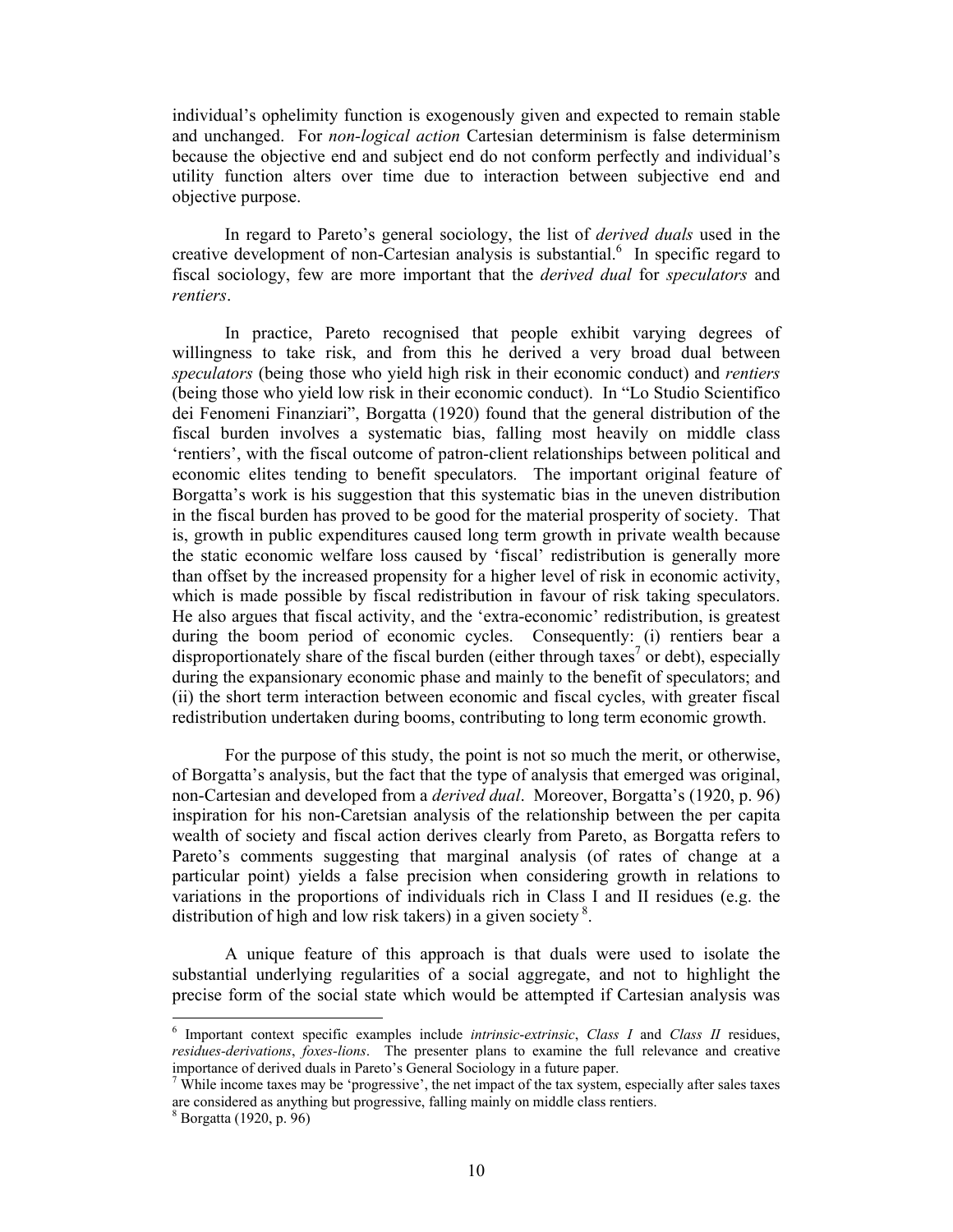applied. For example, the Paretian relationship between *rentiers* and *speculators* is used to investigate change in material prosperity of the aggregate over time, and not individual's ophelimity in commodity space at a particular point of time. Similarly, Pareto's use of the *derived dual* '*individual-collective*' is intended to reveal the substantial and underlying balance of power (between individual's rights and the state's rights) prevailing in a particular social aggregate, which again is too general an issue for Cartesian analysis which would attempt to consider detailed aspects of the prevailing social form.

Nevertheless, in spite of developing a non-Cartesian mode of analysis, Paretian fiscal sociologists do not completely reject pure public finance. Borgatta, for example, considered economic movement related to fiscal events between two points in time, which he did in two complementary ways: first, by using comparative economic statics to consider the economic impact of specific fiscal events on the presumption that the social equilibrium, and hence individuals' ophemility, is unaltered by the fiscal events under consideration; second, using comparative sociological statics to consider whether fiscal events have altered the social state (e.g. has stability of sociological equilibrium changed, and if so, how has this altered utility). The first 'Cartesian' step is based on the economics of public finance (logical conduct based on notion ophelimity given exogenously under the initial social equilibrium). The second 'non-Cartesian' step is intended to determine whether redistribution of economic goods attributable to fiscal events has altered either the individual's or the governing elite's assessment of utility (i.e. whether non-logical conduct in the field of fiscal activity causes an endogenous change in the standard by which utility is assessed).

Finally, it is necessary to consider one major difference between the non-Cartesian aspect of Paretian fiscal sociology and Babylonian thought. As noted earlier, the Paretian approach continues to insist on ethical neutrality and ethical relativism in pluralistic social science, whereas Babylonian thought rejects ethical relativism. In short, the philosophies of science associated with the Pareto school and Babylonian thought are in fundamental conflict over the role of ethics in the social sciences.

This difference does not appear to be a consequence of the greater methodological sophistication of the more modern Dow-Mearman approach (reflecting an up-to-date understanding of the sociology and philosophy of knowledge) relative to the simpler and much older Paretian approach (which is now a generally considered as a superseded approach to social theory). This is because Pareto was astute enough to recognise that all knowledge reflects subjective judgement; it is just that objective knowledge has, in relative terms, a low level of subjectivity (Pareto [1916] 1935, pp.76-77). As a consequence, the laws of social science were recognised as being influenced by values, although ethical neutrality remained the ideal scientific goal. Pareto's considered the current level of 'objective' knowledge as a benchmark derived from observations, but with knowledge and related observations constrained to the "limits of time and space known to us" (Pareto [1916] 1935, p. 51), with metaphysical elements of theory progressively expunged by scientific progress.

However, there is no presumption in Paretian ontology that experimental science necessitates an atomistic view of the world. His sociology utilised many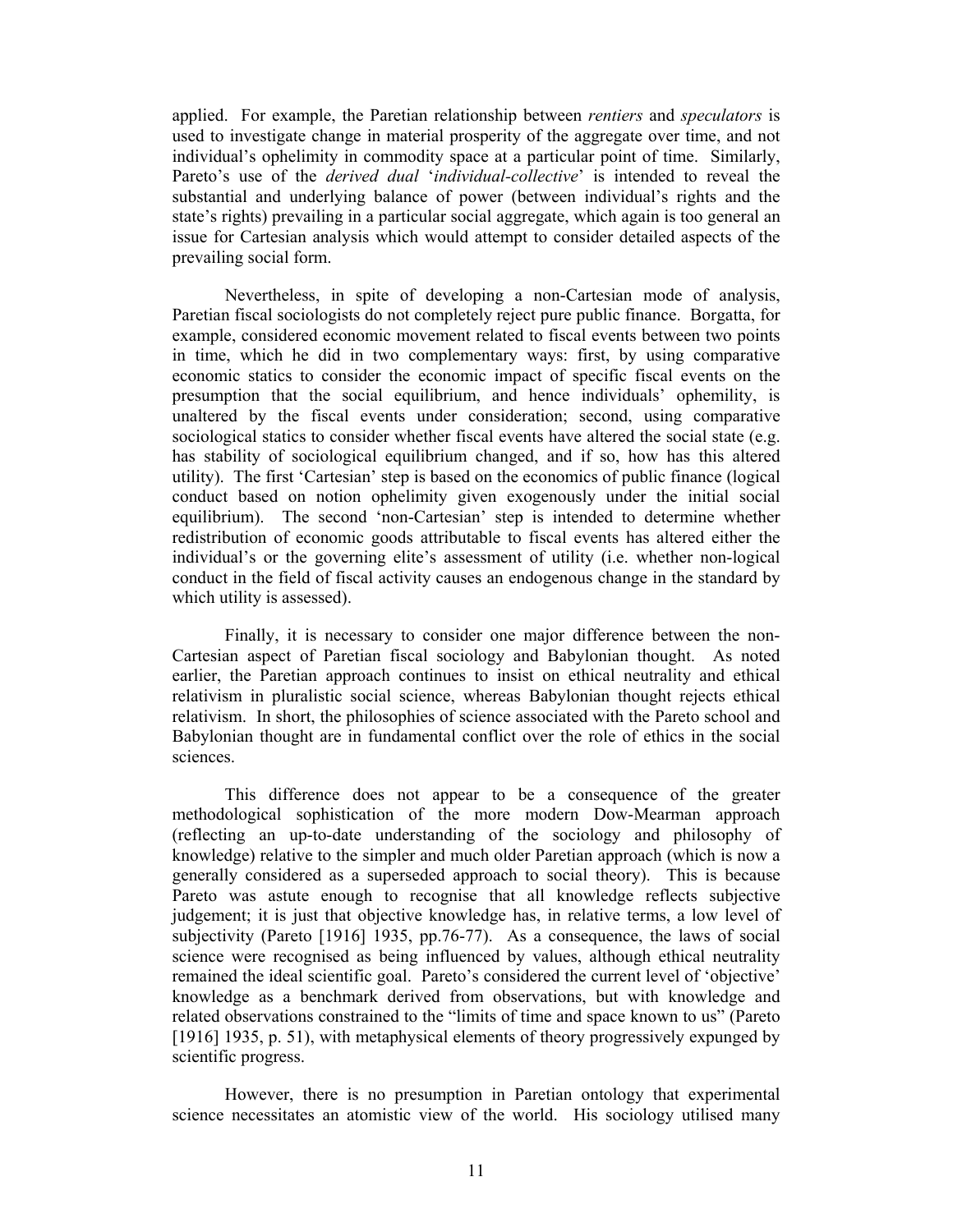experimental categories that were holistic (many of the classes and sub-classes or residues), and which had no obvious mechanism for subsequent reduction for atomistic analysis.<sup>9</sup> The only criterion is observation, which should be as value-free as the current state of knowledge permits. This limits the type of pluralism associated with Paretian fiscal sociology to a synthesis of 'experimental' (i. e. based on observation) Cartesian and Non-Cartesian theories, all of which aim to minimise the role of value propositions in interpretations. In contrast, the Babylonian approach seeks a synthesis of non-Cartesian approaches (on the grounds that Cartesian approaches have lost contact with reality) without seeking to minimise value propositions in science, only to make the role of such values in interpretation explicit.

### **Conclusion**

It is concluded that the combination of non-Cartesian and Cartesian approaches to fiscal sociology and public finance in Italy that developed under the influence of Vilfredo Pareto are largely immune from Dow's strong critique of Cartesian thought. Duals were utilised by the Pareto school, but always within a relative context (they are never all inclusive: theory is only a relative approximation of fact) and they were rarely mutually exclusive (generally they are mutually inclusive). Cartesian analysis is only one, limited and qualified, aspect of the Paretian approach, and the fiscal sociology that emerged in Italy was grounded in a sophisticated framework that accommodated methodological pluralism where duals were employed in a manner similar to that advocated by Mearman in his moderate anti-dualism critique.

While the Babylonian methodology may well provide insights into analysis based on Cartesian thought used in isolation, as well as reasoned advocacy of realism and pluralism in social science, it does not provide a basis for rejecting the pluralistic combination of non-Cartesian and Cartesian thought of the Pareto school in Italy.

## *References*

- Backhaus, J. (2002) "Fiscal Sociology: What For?" *American Journal of Economics and Sociology*, vol. 61, no. 1, pp. 55-78.
- Borgatta, G. (1912) "Le Azioni Pseudoeconomiche", *Rivista Italiana di Sociologia*, 16(3-4): 432-58.
- Borgatta, G. (1912-13) "I Problemi Fondamentali della Scienza Finanziaria", *Atti Reale Accademia delle Scienze di Torino*, 48: 985-1007.
- Borgatta, G. (1920) "Lo Studio Scientifico dei Fenomeni Finanziari", *Giornale degli Economisti e Rivista di Statistica*, 31(60): 1- 24 and 81-116.
- Borgatta, G. (1933) *Principi Generali di Scienza delle Finanze: Appunti di Scienza delle Finanze e Diritto Finanzario* Milano: Giuffre.

<sup>9</sup> However, it should be noted that Borgatta (probably the leading and most original of the Paretian Fiscal Sociologists) did not share this view, and was an advocate of atomism in fiscal studies (see Borgatta 1920, p.11).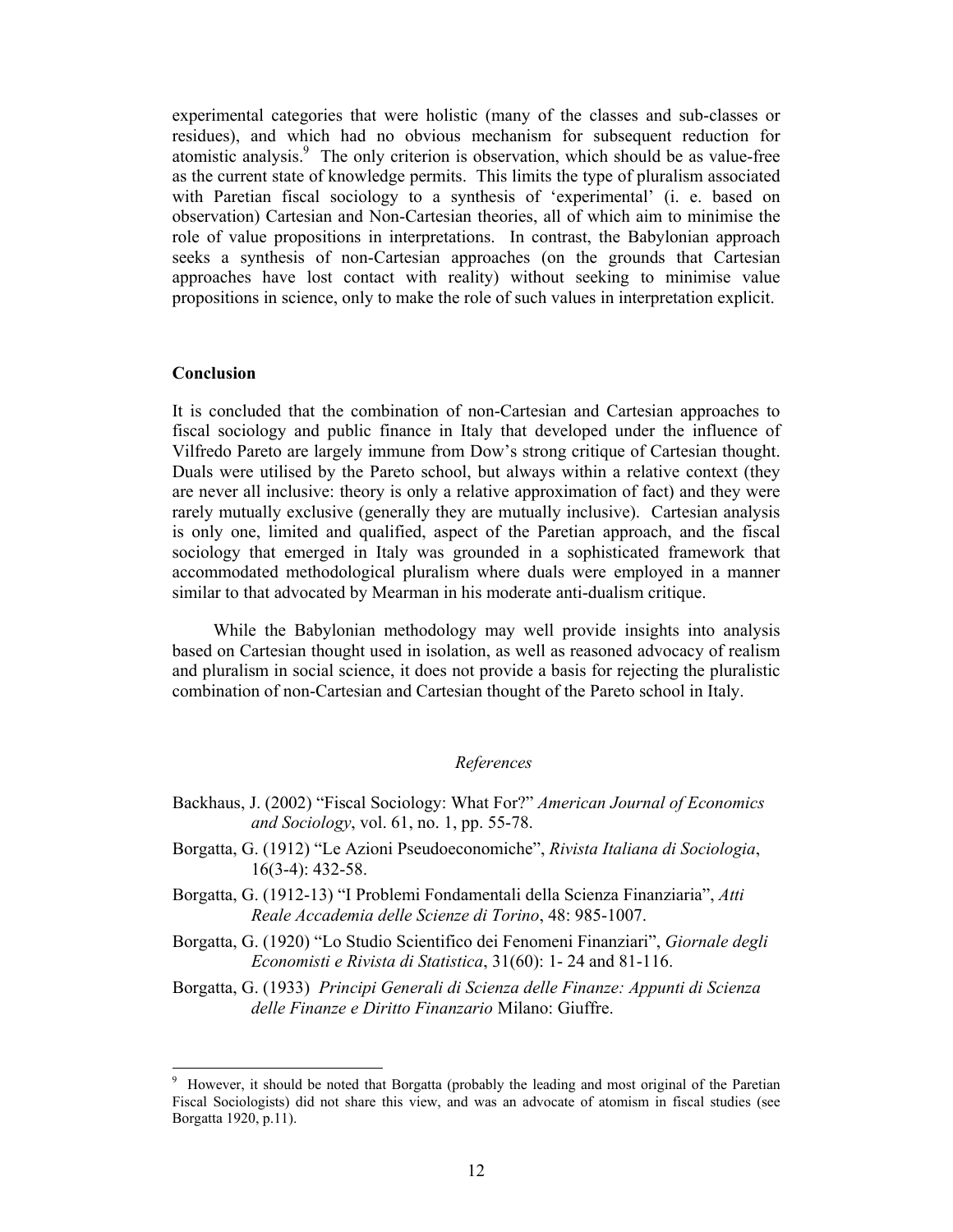- Borgatta, G. (1946) *La Finanza della Guerra e del Dopoguerra,* Alessandria: Stabilimento Tipo-Litographico Succ. Gazzotti.
- Chick, V. (2003) "Theory, Method and Mode of Thought in Keynes's General Theory", *Journal of Economic Methodology*, 19(3), pp.307-327.
- Dow, S. C. (1990) "Beyond Dualism", *Cambridge Journal of Economics*, 14, pp143- 157.
- Dow, S. C. (1997) "Mainstream Economic Methodology", *Cambridge Journal of Economics*, 21, pp73-93.
- Fasiani, M. [1932-33] (1980) "La Teoria della Finanza Pubblica in Italia ["Der Gegenwärtige Stand der Reinen Theorie der Finanzwissenschaft in Italien"], in *Il Pensiero Economico Italiano 1850-1950*, Bologna: Cappelli: 117-202.
- Fasiani, M. (1950) "Contributi di Pareto alla Scienza delle Finanze", in *Vilfredo Pareto: l'Economista e il Sociologo*, Università Bocconi (ed), Milano: Malfasi: 262-307.
- Griziotti, B. (1950) "Alla Scuola di Vilfredo Pareto e Maffeo Pantaleoni", in *Vilfredo Pareto: l'Economista e il Sociologo*, Università Bocconi (ed), Milano: Malfasi: 340-6.
- Griziotti, B. (1953) "L'Evoluzione della Teoria Generale della Finanza nelle Opere di Gino Borgatta", in *Studi in Memoria di Gino Borgatta, vol.2* Bologna: Istituto di Cultura Bancaria di Milano, Arte Grafiche: 1-13.
- Jespersen, J (2002) "Macroeconomic Methodology Matters from a Post Keynesian Point of View", http://www.ssc.ruc.dk/homepages/jesperj/methodology.pdf, accessed 22 September 2004.
- Lolini, E. (1928) "Il Caratere Sociologico della Scienza delle Finanze e lo Studio Scientifico dei Fenomeni Finanziari", *La Vita Italiana*, 16, gennaio-febbraio, pp.11-47.
- McLure, M (2003) "Dualistic Distinctions and the Development of Pareto's Theories of Economic and Social Equilibrium", Working Paper No 02/2003, *Department of Economics S Cognetti de Martiis, Università di Torino*.
- McLure, M. (2005) "Italian Fiscal Sociology: a Reflection of the Pareto-Griziotti and Pareto-Sensini Letters on Fiscal Theory", *European Journal of the History of Economic Thought*, 12(4).
- McLure, M. (forthcoming) "La Sociologia Finanziaria di Gino Borgatta", *Pensiero Economico Italiano,* Atti dei Convegni: *La scuola di economia di Torino: da Cognetti de Martiis a Einaudi,* University of Turin, 5-8 May 2004.*.*
- Mearman, A. (2001) "On the Coherence of Post Keynesian Economics: Is Critical Realism Dow-Dualist?", *IACR Conference: 'Debating Realism'*, Roskilde University, Denmark, 17-17 August 2001.
- Mearman, A. (forthcoming) "Sheila Dow's Concept of Dualism: Clarification, Criticism and Development", *Cambridge Journal of Economics.*
- Murray, R. (1913) "Intorno alla Nozione dei Bisogni Pubblici" *Giornale degli Economisti e Rivista di Statistica*, 46: 27-37.
- Murray, R. (1915) "La Scienza delle Finanze, Il Diritto Finanziario e la Nozione di Stato" *Giornale degli Economisti e Rivista di Statistica*, 51(3): 27-37.